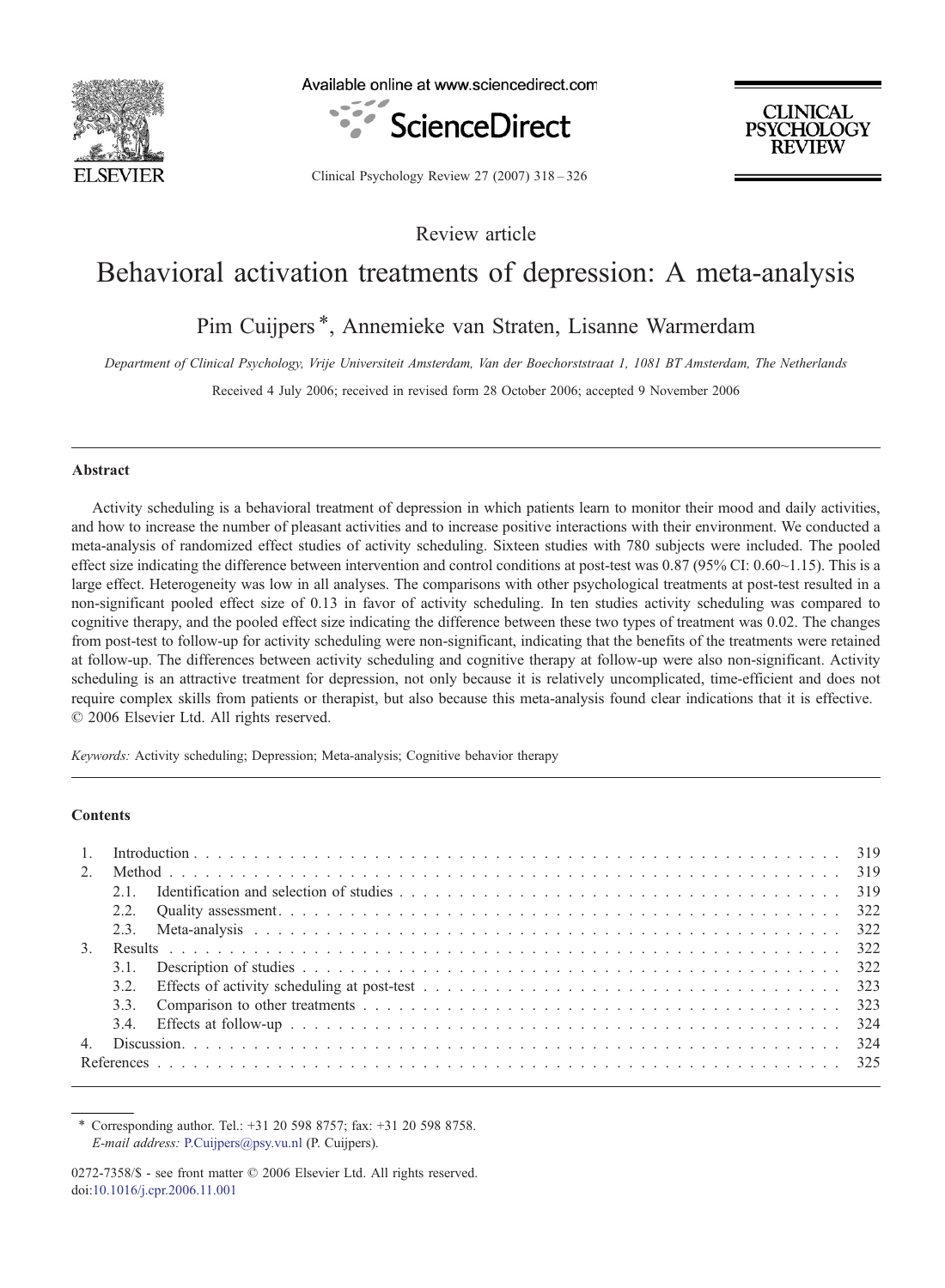#### 1. Introduction

It is already more than three decades ago that research showed that there is a significant relationship between mood and the number of pleasant activities engaged in [\(Lewinsohn & Graf, 1973; Lewinsohn & Libet, 1972; Gallagher,](#page-8-0) [1981\)](#page-8-0); that depressed individuals find fewer activities pleasant, engage in pleasant activities less frequently, and obtain therefore less positive reinforcement than other individuals [\(MacPhillamy & Lewinsohn, 1974\)](#page-8-0).

Based on these premises, [Lewinsohn, Biglan and Zeiss \(1976\)](#page-8-0) developed a behavioral treatment of depression, in which patients learn techniques to monitor their mood and daily activities, and to see the connection between these. Then the patients learn how to develop a plan to increase number of pleasant activities and to increase positive interactions with their environment. In this approach, specific attention is paid to social skills and interactions with other people.

In the seventies and eighties, several trials were conducted in which the effects of this approach were examined [\(Barrera, 1979; McNamara & Horan, 1986; Zeiss, Lewinsohn & Munoz, 1979](#page-7-0)). Most of these studies found promising results. Other cognitive behavioral treatments developed in that period integrated activity scheduling into their manual as one of the basic elements. The most important examples of these treatments include cognitive therapy as developed by [Beck, Rush, Shaw and Emery \(1979\),](#page-7-0) and the "Coping with Depression" course, as developed by [Lewinsohn,](#page-8-0) [Antonuccio, Steinmetz and Teri \(1984\)](#page-8-0). Both treatment modalities have been examined in dozens of studies, and there is no doubt that these treatments are effective. However, it is not clear what the contribution of activity scheduling is to these effects.

Since that period, activity scheduling has not received much attention by researchers, except for an important dismantling study ([Jacobson et al., 1996](#page-8-0)), and the use of activity scheduling in specific patient groups in which other psychological treatments are less feasible. In the dismantling study by Jacobson and colleagues in the nineties the core elements of cognitive behavioral treatment were compared to each other and to the full package [\(Jacobson et al., 1996](#page-8-0)). Although this study indicated that activity scheduling is an effective treatment for depression on its own, this has not prompted researchers to further examine the effects of this approach.

Other more recent approaches have used activity scheduling in difficult target populations, in which more complex approaches are not feasible. For example, it has been used with success in dementia patients, after the training of their caregivers in the principles of activity scheduling [\(Teri, Logsdon, Uomoto & McCurry, 1997](#page-8-0)). Because activity scheduling is a relatively uncomplicated and time-efficient method for treating depression, it has also been used recently with success in a pilot project with psychiatric inpatients ([Hopko, Lejuez, Lepage, Hopko & McNeil, 2003](#page-8-0)).

Although activity scheduling seems to be an interesting treatment approach for depression, and recent studies show that it is a useful method for specific target populations, no formal meta-analysis of activity scheduling has been conducted until now ([NICE, 2004](#page-8-0)). We decided, therefore, to conduct a meta-analysis to examine the effects of activity scheduling on depression, on the relative effects of activity scheduling compared to other treatments, and on the longer term effects.

# 2. Method

# 2.1. Identification and selection of studies

Studies were traced by means of several methods. First, we used a large database of 777 papers on the psychological treatment of depression in general. This database was developed through a comprehensive literature search (from 1966 to March 2005) in which we examined 5178 abstracts in Pubmed (1224 abstracts), Psycinfo (1336), Embase (1118) and the Cochrane Central Register of Controlled Trials (1500). We identified these abstracts by combining terms indicative of psychological treatment (psychotherapy, psychological treatment, cognitive therapy, behavior therapy, interpersonal therapy, reminiscence, life review) and depression (both MeSH-terms and text words). For this database, we also collected the primary studies from 22 meta-analyses of psychological treatment of depression ([Cuijpers & Dekker,](#page-8-0) [2005\)](#page-8-0). For the current study, we examined the abstracts of these 777 studies, and selected the ones which focused on activity scheduling. In addition, we examined references of an earlier review on activity scheduling ([NICE, 2004\)](#page-8-0), and we reviewed reference lists of retrieved papers.

We included studies in which  $(-)$  effects of activity scheduling  $(-)$  on adults  $(-)$  with a depressive disorder or an elevated level of depressive symptomatology, (–) were compared to a control condition or another (psychological or pharmacological) treatment  $(-)$  in a randomized controlled trial. No language restrictions were applied.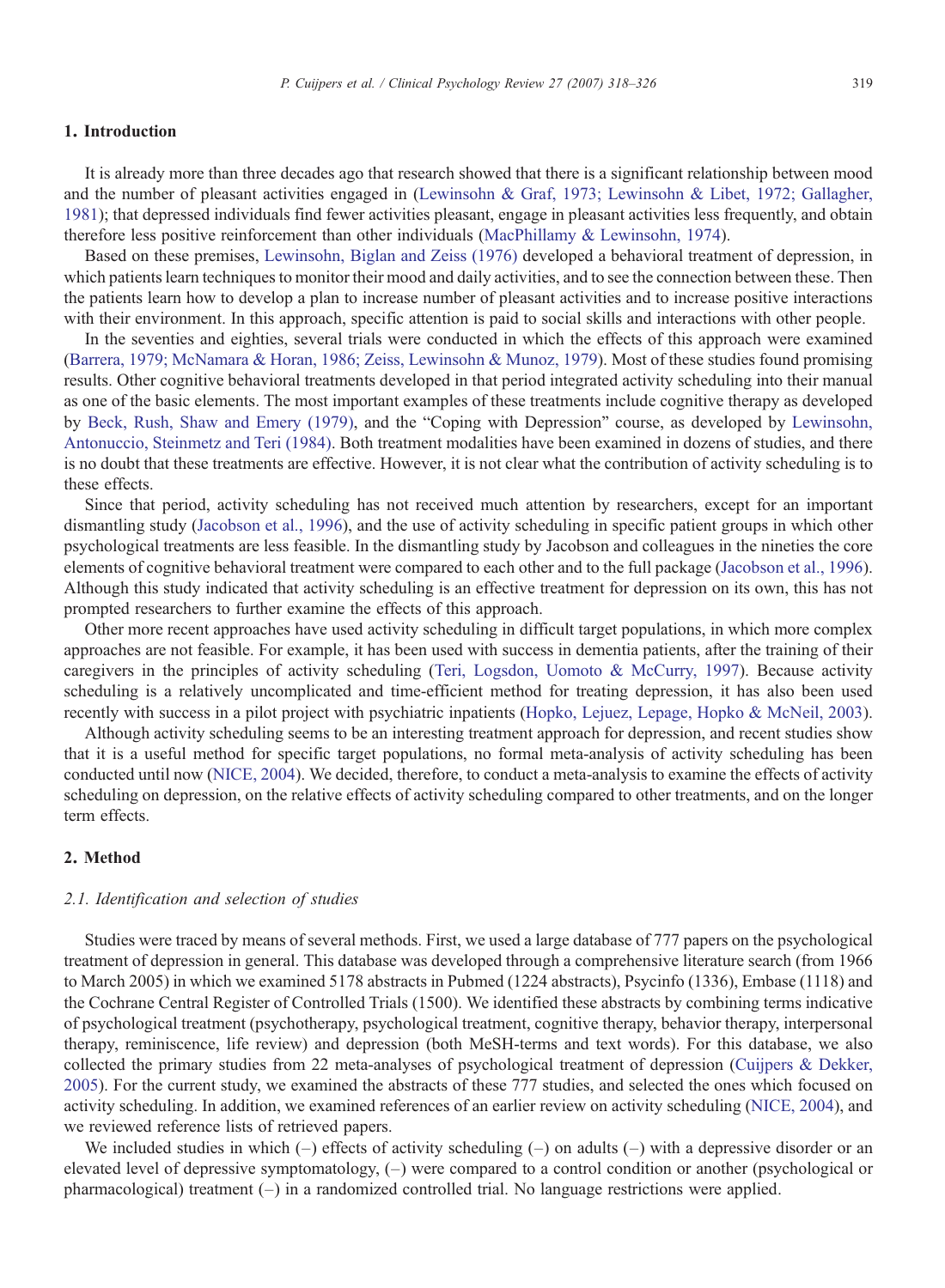<span id="page-2-0"></span>Table 1 Selected characteristics of controlled and comparative studies on activity scheduling

| 1st author                       | $\mathcal{C}$ | Population                | Recr     | Definition of depression                             | Conditions                | $\cal N$    | $N_{se}$ | Frm            | Measurements                                    | Measures          |
|----------------------------------|---------------|---------------------------|----------|------------------------------------------------------|---------------------------|-------------|----------|----------------|-------------------------------------------------|-------------------|
| Barrera (1979)                   | US            | Adults                    | Com      | MMPI criteria                                        | 1. Activity<br>scheduling | 10          | 8        | <b>GRP</b>     | Pre, post, $1, 7$ mn                            | MMPI-D, BDI       |
|                                  |               |                           |          |                                                      | 2. WL                     | 10          |          |                |                                                 |                   |
| Comas-Diaz (1981)                | <b>US</b>     | Low SES<br>women          | Com      | Depressed (not further<br>specified)                 | 1. CT                     | 8           | nr       | <b>GRP</b>     | Pre, post, 5 week                               | <b>BDI</b> ; HRSD |
|                                  |               |                           |          |                                                      | 2. Activity scheduling    | $\,$ 8 $\,$ |          |                |                                                 |                   |
|                                  |               |                           |          |                                                      | 3. WL                     | 10          |          |                |                                                 |                   |
| Gallagher (1981)                 | <b>US</b>     | Elderly                   | Clin     | <b>NR</b>                                            | 1. Activity               | 14          | 10       | <b>GRP</b>     | Pre                                             | MMPI-d,           |
|                                  |               |                           |          |                                                      | scheduling                |             |          |                |                                                 | BDI Zung,         |
|                                  |               |                           |          |                                                      | 2. Supportive therapy     | 14          |          |                | Post                                            |                   |
| Gallagher and<br>Thompson (1982) | <b>US</b>     | Elderly                   | Com      | $MDD (SADS/ RDC) +$<br>$HRSD \geq 14 + BDI \geq 17$  | 1. CBT                    | 10          | 16       | IND            | Pre, Post, $1\frac{1}{2}$ , 3,<br>$6, 12$ month | <b>HRSD</b>       |
|                                  |               |                           |          |                                                      | 2. Activity scheduling    | 10          |          |                |                                                 | <b>BDI</b>        |
|                                  |               |                           |          |                                                      | 3. Psychodynamic ther     | 10          |          |                |                                                 | Zung              |
| Hopko, Lejuez,                   | US            | Psychiat                  | Clin     | <b>MDD</b>                                           | 1. Activity               | 10          | $4 - 5$  | <b>IND</b>     | Pre, post                                       | <b>BDI</b>        |
| Lepage, Hopko                    |               | inpatients                |          |                                                      | scheduling                |             |          |                |                                                 |                   |
| and McNeil (2003)                |               |                           |          |                                                      | 2. Nondirective therapy   | 15          |          |                |                                                 |                   |
| Jacobson et al. (1996)           | US            | Adults                    | Com/clin | $MDD$ (SCID/DSM-III-R)+                              | 1. Activity               | 57          | 20       | $\mathbb{IND}$ | Pre, post, 6,                                   | <b>BDI, HRSD</b>  |
|                                  |               |                           |          | $BDI \geq 20 + HRSD \geq 14$                         | scheduling                |             |          |                | 12, 24 mn                                       |                   |
|                                  |               |                           |          |                                                      | 2. CT                     | 44          |          |                |                                                 |                   |
|                                  |               |                           |          |                                                      | 3. Act sched+CT           | 50          |          |                |                                                 |                   |
| McNamara and Horan               | US            | Young adults              | Clin     | $BDI \ge 18 + HRSD \ge 20$                           | 1. CT                     | 10          | $8 - 10$ | $\mathbb{IND}$ | Pre, post, 2 mn                                 | <b>BDI, HRSD</b>  |
| (1986)                           |               | $(19 - 31)$               |          |                                                      | 2. Activity scheduling    | 10          |          |                |                                                 |                   |
|                                  |               |                           |          |                                                      | 3. CT+act schedul         | 10          |          |                |                                                 |                   |
|                                  |               |                           |          |                                                      | 4. High demand control    | 10          |          |                |                                                 |                   |
| Padfield (1976)                  | US            | Low SES                   | Com      | Depr disorder Grinker Int.                           | 1. Activity               | 12          | Nr       | $\mathbb{IND}$ | Pre, post                                       | Zung              |
|                                  |               | women                     |          |                                                      | scheduling                |             |          |                |                                                 |                   |
|                                  |               |                           |          |                                                      | 2. Counseling             | 12          |          |                |                                                 |                   |
| Shaw (1977)                      | <b>US</b>     | Young adults<br>$(18-26)$ | Com      | $BDI \ge 18 + HRSD \ge 20 +$<br>$\text{VAS} \geq 40$ | 1. CT                     | 8           | 8        | <b>GRP</b>     | Pre, post, 1 mn                                 | <b>BDI, HRSD</b>  |
|                                  |               |                           |          |                                                      | 2. Activity scheduling    | 8           |          |                |                                                 |                   |
|                                  |               |                           |          |                                                      | 3. Nondirective control   | $\,$ 8 $\,$ |          |                |                                                 |                   |
|                                  |               |                           |          |                                                      | 4. WL                     | 8           |          |                |                                                 |                   |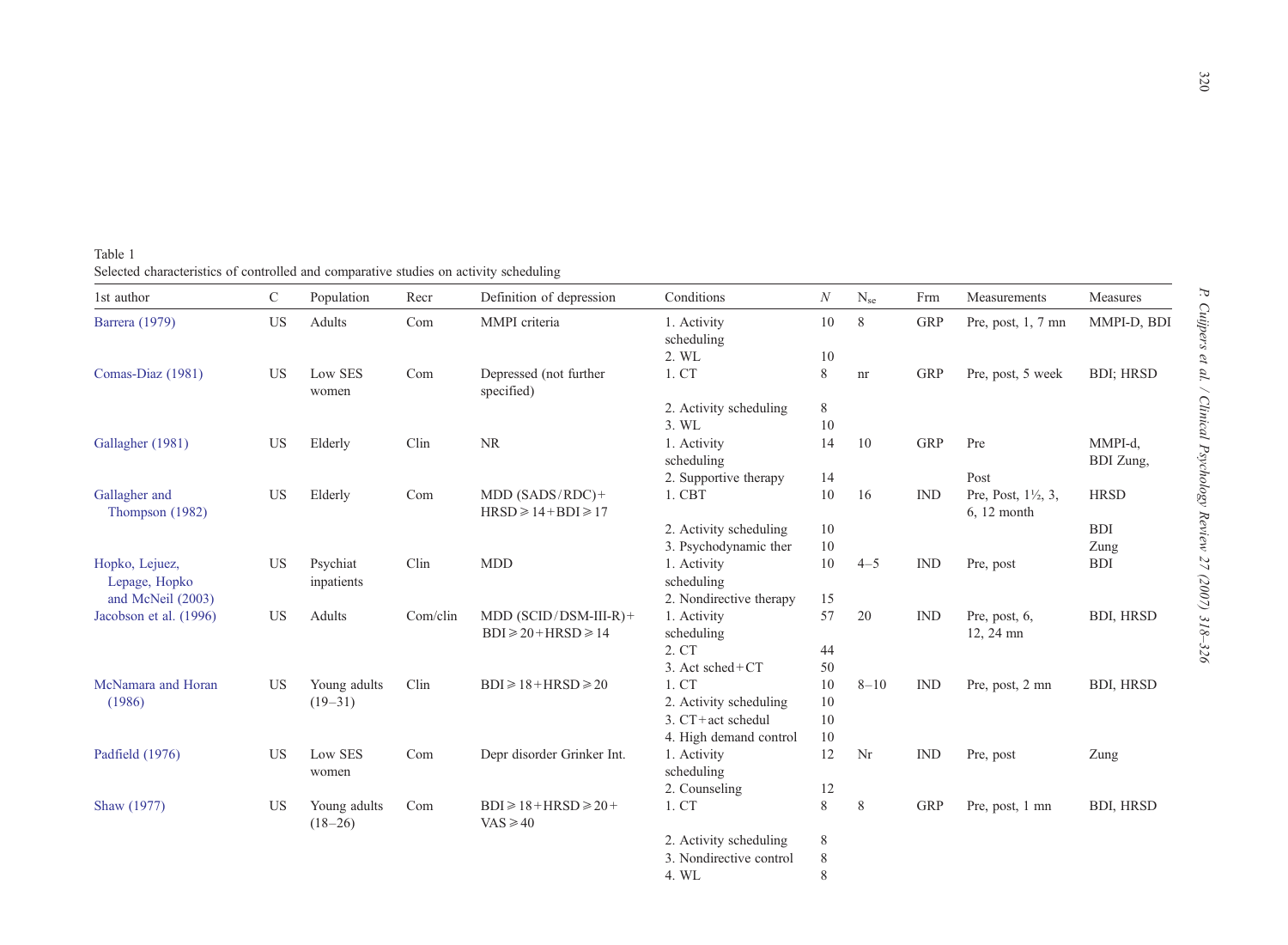| <b>Taylor and Marshall</b><br>(1977) | Au        | Young adults<br>$(18-26)$ | Com  | $BDI \ge 13 + D-scale \ge 30$       | 1. CT<br>2. Activity scheduling | 7<br>$\overline{7}$ | 6         | <b>IND</b> | Pre, post, 5 week            | <b>BDI, D-30</b> |
|--------------------------------------|-----------|---------------------------|------|-------------------------------------|---------------------------------|---------------------|-----------|------------|------------------------------|------------------|
|                                      |           |                           |      |                                     | 3. CT+Act schedul               | 7                   |           |            |                              |                  |
|                                      |           |                           |      |                                     | 4. WL                           | $\overline{7}$      |           |            |                              |                  |
| Teri et al. (1997)                   | US        | Dementia                  | Clin | MDD or minD (RDC/DSM)               | 1. Activity                     | 23                  | 9         | IND        | Pre                          | <b>HRSD</b>      |
|                                      |           | patients                  |      |                                     | scheduling                      |                     |           |            | Post                         | <b>BDI</b>       |
|                                      |           |                           |      |                                     | 2. Problem solving<br>3. CAU    | 19<br>10            |           |            | $6 \text{ mm}$               | <b>CSDD</b>      |
|                                      |           |                           |      |                                     | 4. WL                           | 20                  |           |            |                              |                  |
|                                      |           |                           | Nr   | MDD; $HRSD \ge 14$ ;                | 1. BT                           | 17                  | $16 - 20$ | IND        | Pre                          | <b>HRSD</b>      |
| Thompson and Gallagher<br>(1984)     | US        | Elderly                   |      | $BDI \ge 16$                        | 2. CBT                          | 11                  |           |            | Post, $1\frac{1}{2}$ , 3, 6, | <b>BDI</b>       |
|                                      |           |                           |      |                                     | 3. PD                           | 14                  |           |            | 12, 24 mn                    |                  |
|                                      |           |                           |      |                                     | 4. WL $(6$ -weeks $)$           | 10                  |           |            |                              |                  |
| Thompson, Gallagher                  | <b>US</b> | Elderly                   | Com  | MDD (RDC); BDI $\geq 17$ ;          | 1. CT                           | 27                  | $16 - 20$ | <b>IND</b> | Pre                          | <b>BDI</b>       |
| and Breckenridge (1987)              |           |                           |      | $HRSD \geq 14$                      | 2. BT                           | 25                  |           |            |                              | <b>HRSD</b>      |
|                                      |           |                           |      |                                     | 3. PD                           | 24                  |           |            | Post                         | <b>BSI-D</b>     |
|                                      |           |                           |      |                                     | 4. WL(6-weeks)                  | 19                  |           |            |                              |                  |
| Wilson (1982)                        | Au        | Adults                    | Com  | $BDI \geq 20 + \text{selfreported}$ | 1. Act Sched+AD                 | 11                  | 7         | <b>IND</b> | Pre, post, 6 mn              | BDI,             |
|                                      |           | $(20 - 55)$               |      | depression $\geq 2$ months          |                                 |                     |           |            |                              | depression       |
|                                      |           |                           |      |                                     | 2. Relaxation + AD              |                     | 11        |            |                              | scale            |
|                                      |           |                           |      |                                     | $3. AD + min$ contact           |                     | 11        |            |                              |                  |
|                                      |           |                           |      |                                     | 4. Act Sched+PLAC               |                     | 11        |            |                              |                  |
|                                      |           |                           |      |                                     | 5. Relaxation + PLAC            |                     | 11        |            |                              |                  |
|                                      |           |                           |      |                                     | 6. Min contact + PLAC           |                     | 11        |            |                              |                  |
| Wilson, Goldin and                   | Au        | Adults                    | Com  | $BDI \ge 17 + selfreported$         | 1. CT                           | 8                   | 8         | IND        | Pre, post, 5 mn              | HRSD, BDI        |
| Charbonneau (1983)                   |           | $(20-60)$                 |      | $depr \geq 3$ months                |                                 |                     |           |            |                              |                  |
|                                      |           |                           |      |                                     | 2. Activity scheduling          | 8                   |           |            |                              |                  |
|                                      |           |                           |      |                                     | 3. WL                           | 9                   |           |            |                              |                  |
| Zeiss, Lewinsohn and                 | <b>US</b> | <b>Adults</b>             | Com  | MMPI criteria+Grinker               | 1. CT                           | 11                  | 12        | IND        | Pre, post, 1 mn              | MMPI-D           |
| Munoz (1979)                         |           | $(19-68)$                 |      | criteria                            |                                 |                     |           |            |                              |                  |
|                                      |           |                           |      |                                     | 2. Activ Scheduling             | 11                  |           |            |                              |                  |
|                                      |           |                           |      |                                     | 3. Social skills training       | 11                  |           |            |                              |                  |
|                                      |           |                           |      |                                     | 4. WL                           | 33                  |           |            |                              |                  |

Abbreviations: C: country; Recr: recruitment; N: number of subjects;  $N_{\rm sc}$ : number of sessions; Frm: format; Com: community recruitment; WL: waiting list; GRP: group treatment; IND: individual treatment; mn: months; wk: weeks; CT: cognitive therapy; nr: not reported; clin: clinical sample; MDD: major depressive disorder; Act sched: activity scheduling; Au: Australia; minD: minor depression.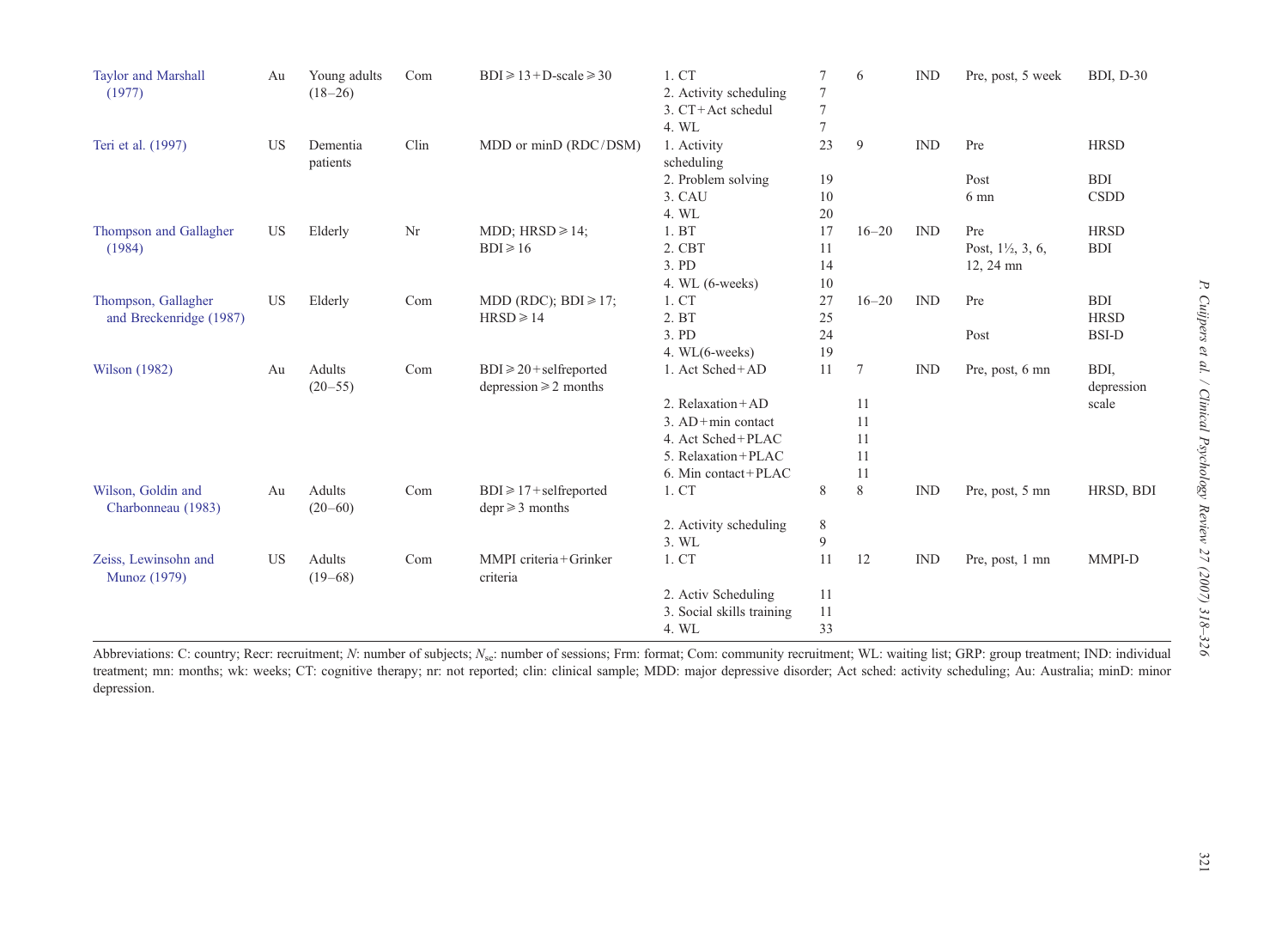We considered an intervention to be activity scheduling when the registration of pleasant activities and the increase of positive interactions between a person and his or her environment were the core elements of the treatment. Social skills training could be a part of the intervention. Although this intervention has been developed by [Lewinsohn et al.](#page-8-0) [\(1976\),](#page-8-0) we also included studies that used the principles of this intervention, but did not refer directly to the work of Lewinsohn.

### 2.2. Quality assessment

The methodological quality of the studies was assessed using four basic criteria (Higgins  $\&$  Green, 2005): allocation to conditions was done by an independent (third) party; adequacy of random allocation concealment to respondents; blinding of assessors of outcomes; and completeness of follow-up data.

#### 2.3. Meta-analysis

We calculated effect sizes (d) by subtracting (at post-test) the average score of the control group  $(M_e)$  from the average score of the experimental group  $(M<sub>c</sub>)$  and dividing the result by the pooled standard deviations of the experimental and control groups ( $SD_{ec}$ ; [Hedges & Olkin,1985; Cooper & Hedges, 1994\)](#page-8-0). An effect size of 0.5 thus indicates that the mean of the experimental group is half a standard deviation larger than the mean of the control group. Effect sizes of .56 to 1.2 can be assumed to be large, while effect sizes of .33 to .55 are moderate, and effect sizes of 0 to .32 are small [\(Lipsey & Wilson, 1993](#page-8-0)).

In calculations of effect sizes we only used those instruments that explicitly measure depression [\(Table 1\)](#page-2-0). If more than one depression measure was used, the mean of the effect sizes was calculated, so that each study (or contrast group) only had one effect size.

To calculate pooled mean effect sizes, we used the computer program Comprehensive Meta-analysis (version 2.2.021), developed for support in meta-analysis. As we expected considerable heterogeneity, we decided to calculate mean effect sizes both with the random effects model and the fixed effects model. However, because heterogeneity was low in all analyses, and the differences between the results based on the fixed and those based on the random effects were very small, we present only the results of the analyses based on the fixed effects model.

As indicator of homogeneity, we calculated Cochran's heterogeneity statistic Q. With this statistic the null hypothesis is tested that effect sizes from each of the studies were similar enough that a common population effect size could be calculated ([Cochran, 1954\)](#page-7-0). Cochran's  $Q$  was calculated using the following formula:

$$
Q=\sum_{i=l}^k w_i (d_i-d_w)^2
$$

where  $d_i$  is the effect size index for the *i*th study,  $w_i$  the weight for that particular effect size and  $d_w$  is the weighted average effect size from all studies. The significance of Q is determined by a chi-squared distribution with  $k-1$  degrees of freedom where  $k$  is the number of studies included in the analysis.

We also calculated the  $I^2$ -statistic, which is an indicator of heterogeneity in percentages  $(I^2 = 100\% \times (Q - df)/Q$ , where  $Q$  is Cochran's heterogeneity statistic and df the degrees of freedom). A value of 0% indicates no observed heterogeneity, and larger values show increasing heterogeneity, with 25% as low, 50% as moderate, and 75% as high heterogeneity [\(Higgins, Thompson, Deeks & Altman, 2003](#page-8-0)).

We examined whether the effect sizes of specific subgroups differed from each other, with the subgroup analyses as implemented in Comprehensive Meta-analysis version 2.2.021.

## 3. Results

#### 3.1. Description of studies

Sixteen studies, with a total of 780 subjects (241 in the Activity scheduling conditions, 367 in other intervention conditions, and 172 in the control conditions) met the inclusion criteria and were included in the current study. Selected characteristics of the included studies are described in [Table 1](#page-2-0).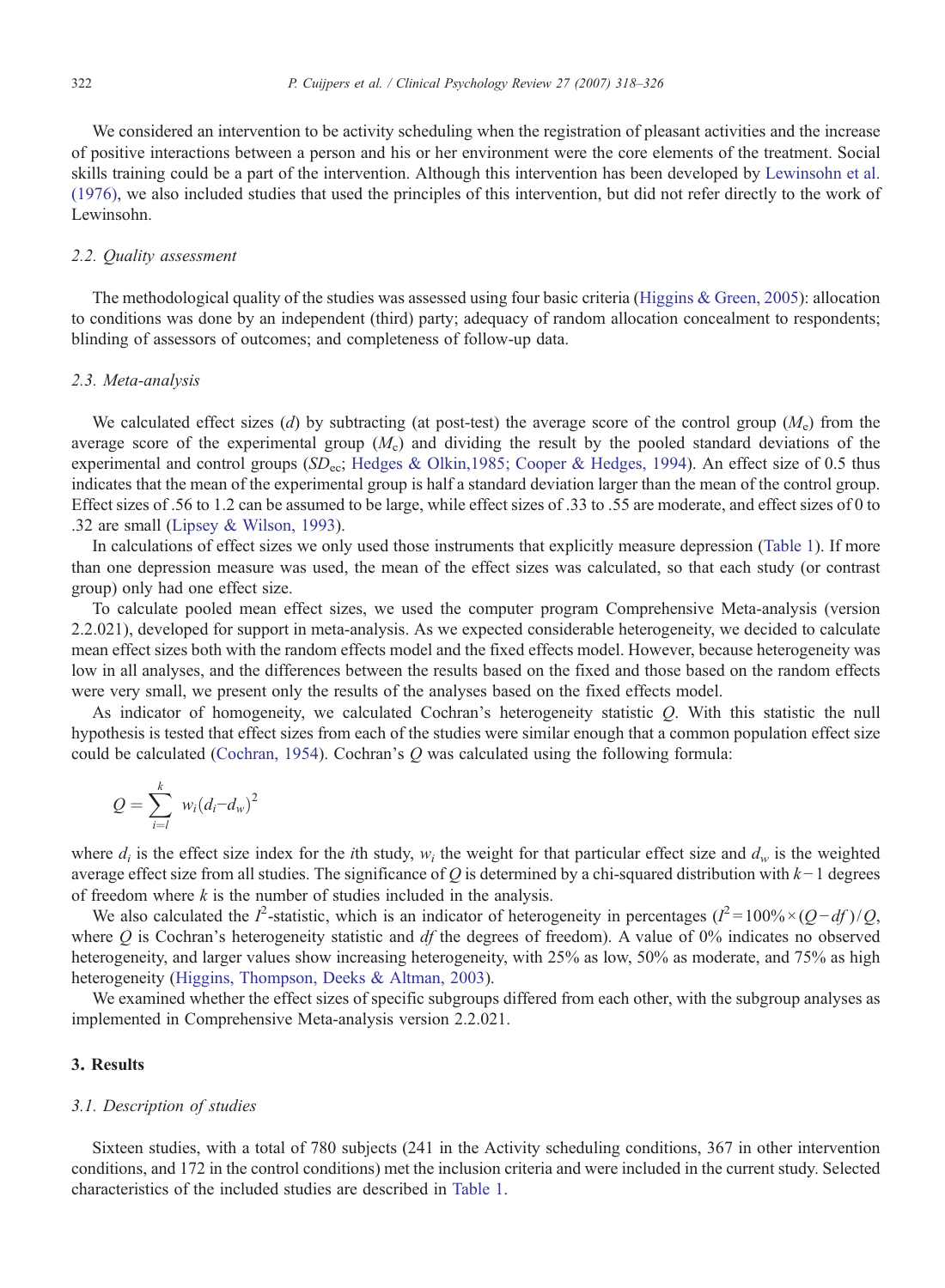In 10 studies, subjects were recruited from the community, while in four studies subjects were recruited from clinical settings (in the two other studies, a mixed recruitment method was used or the recruitment method was not reported. Five studies were aimed at older adults, and the remaining eleven studies focused on younger adults. Two studies focused on women with lower socio-economic status, three others focused on younger adults (mostly students), one on psychiatric inpatients, and one other on dementia patients. In five studies, the participating subjects had to meet diagnostic criteria for a major depression (in one study subjects with minor depression were also included). The remaining eleven studies included subjects who scored high on a self-rating depression, or used another definition of depression. In four studies the activity scheduling intervention was delivered in group format, in the other twelve studies in individual format. Number of sessions varied between four and twenty. In ten studies, activity scheduling was compared to a control condition; seven of the ten used a waiting list control group, while three used a psychological placebo intervention. Activity scheduling was compared to other treatments in fourteen studies, with eighteen comparisons between activity scheduling and another psychological treatment. Activity scheduling was compared to cognitive therapy in ten studies. In fourteen of the sixteen studies the BDI was used as an outcome measure. Thirteen studies were conducted in the United States, and three in Australia.

The quality of studies was not optimal. None of the studies reported that allocation to conditions was conducted by an independent party. Concealment of random allocation to respondents was not possible or not reported in any of the studies. However, ten of the sixteen studies reported blinding of assessors of outcomes. Drop-out numbers ranged from 2 to 39%, but five studies did not report drop-out rates. In none of the studies intention-to-treat analyses were conducted.

#### 3.2. Effects of activity scheduling at post-test

We could compare effects of activity scheduling to control conditions at post-test in ten studies (Table 2), totaling 239 subjects (106 in the Activity scheduling conditions, and 133 in the control conditions). The mean effect size was 0.87 (95% CI: 0.60~1.15). Heterogeneity was low (Q=11.37; n.s.;  $I^2 = 20.87$ %). The effect sizes and 95% confidence intervals of the individual contrast groups are plotted in [Fig. 1](#page-6-0). Because heterogeneity was low, we did not conduct subgroup analyses.

### 3.3. Comparison to other treatments

Activity scheduling could be compared directly to other psychological treatments in 18 contrast groups (in 14 studies). The pooled effect size indicating the difference between activity scheduling and other psychological treatments was 0.13, in favor of activity scheduling. This difference was not significant (95% CI: −0.05~0.30), and heterogeneity (indicated by  $I^2$ ) was zero.

Table 2

Effects at follow-up

Comparison to CT at follow-up

| subgroup analyses              |                   |      |                |              |       |  |  |  |  |  |
|--------------------------------|-------------------|------|----------------|--------------|-------|--|--|--|--|--|
| Study                          | $N_{\text{comp}}$ |      | 95% CI         |              | (9/6) |  |  |  |  |  |
| Overall effects                |                   |      |                |              |       |  |  |  |  |  |
| AS vs. control                 | 10                | 0.87 | $0.60 - 1.15$  | $11.37$ n.s. | 20.87 |  |  |  |  |  |
| Comparison to other treatments |                   |      |                |              |       |  |  |  |  |  |
| AS vs. all other treatments    | 18                | 0.12 | $-0.05 - 0.29$ | 8.91 n.s.    |       |  |  |  |  |  |

AS vs. CT 10 0.01  $-0.22-0.24$  4.35 n.s. 0 AS vs. CT+AS  $3 -0.01 -0.34 -0.33$  2.72 n.s. 26.41 CT vs. CT+AS  $3 -0.16 -0.19 -0.52$  2.89 n.s.  $30.84$ 

Post-test to 1–3 months follow-up 5 0.18  $-0.24-0.60$  4.28 n.s. 6.44 Post-test to 4–6 months follow-up 5 0.03 −0.25~0.31 0.35 n.s. 0.00 Post-test to 7–12 months follow-up 2 0.53 −0.11~1.17 2.07 n.s. 51.71

At 1–3 months follow-up 4 0.02 −0.47~0.51 1.61 n.s. 0.00 At 4–6 months follow-up 4 −0.13 −0.46~0.20 2.43 n.s. 0.00

Meta-analyses of studies examining the effects of activity scheduling on depression compared to control conditions at post-test: Overall results and subgroup and there

A positive  $d$  indicates that the first treatment is more effective than the second.

<sup>b</sup> None of the *Q*-statistics was significant ( $p<0.05$ ).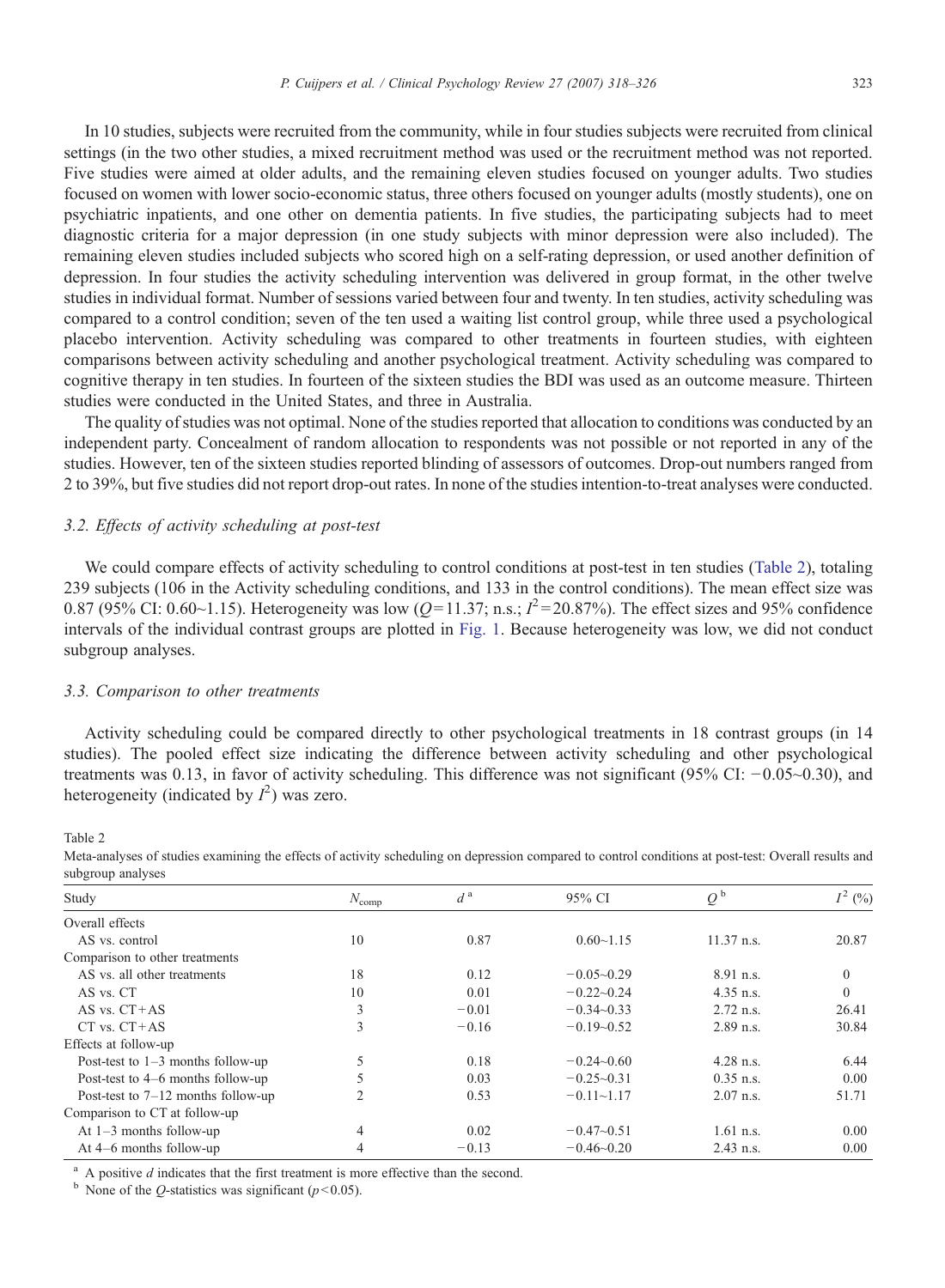<span id="page-6-0"></span>

#### **Meta Analysis**



In ten studies activity scheduling was compared to cognitive therapy. The pooled effect size indicating the difference between these two types of treatment was 0.02 (95% CI: -0.21~0.25), with heterogeneity ( $I^2$ ) again being zero. In three studies, activity scheduling was compared to the combination of cognitive therapy and activity scheduling. The resulting pooled effect size indicating the difference between the two was −0.01 (not significant; fixed effects model; 95% CI:  $-0.34$ ~0.33), with low heterogeneity ( $I^2$ =26.41). In the same three studies, the effects of cognitive therapy could be compared to the combination of cognitive therapy and activity scheduling. The resulting pooled effect size was 0.16 (not significant; fixed effects model; 95% CI:  $-0.19$ ~0.52), with low heterogeneity ( $l^2$ =30.84).

Activity scheduling was compared to antidepressant medication in only one study [\(Wilson, 1982](#page-8-0); effect size 0.26 in favor of activity scheduling).

# 3.4. Effects at follow-up

The effects of activity scheduling compared to a control condition at follow-up could be calculated in only two studies (because most studies used a waiting list control condition). The effect sizes ranged from 0.88 (at two months follow-up), to 0.54 (at six months follow-up), suggesting some support for the effectiveness of activity scheduling at the longer term.

We could calculate the effect size indicating the change between post-test and follow-up in nine studies. In five studies, the follow-up period was between one and three months. The resulting pooled effect size was 0.18 (95% CI: −0.25~0.31), indicating a small, but non-significant improvement from post-test to follow-up. The change between post-test and four to six months follow-up could also be calculated in five studies, and resulted in a pooled effect size of 0.03 (95% CI: −0.25~0.31). The change from post-test to seven to twelve months follow-up was presented in only two studies ( $d=0.53$ ; 95% CI: −0.11∼1.17).

The effects of activity scheduling at follow-up could be compared to the effects of cognitive therapy at follow-up in seven studies. The four comparisons at one to three months follow-up resulted in a pooled effect size of 0.02 (95% CI: −0.47~0.51), while the four comparisons at four to six months follow-up had a pooled effect size of −0.13 (−0.46~0.20), indicating non-significant differences between cognitive therapy and activity scheduling at follow-up. Only one study compared cognitive therapy to activity scheduling at one-year follow-up  $(d= 0.30)$ .

# 4. Discussion

We found clear indications that activity scheduling is effective in the treatment of depression in adults. The overall effect size of 0.87 is large ([Lipsey & Wilson, 1993\)](#page-8-0), and comparable to effect sizes found for other psychological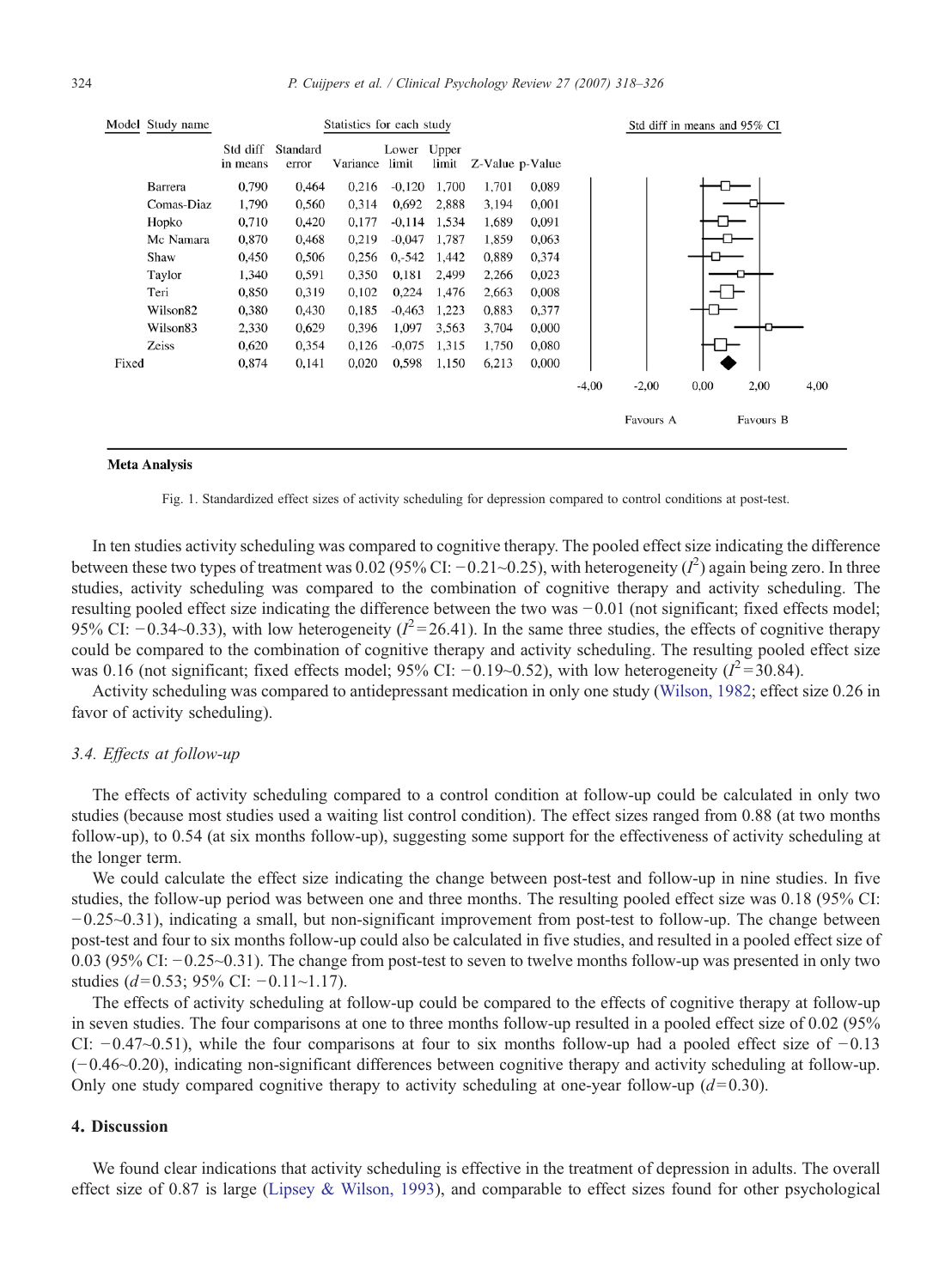<span id="page-7-0"></span>treatments and treatment with antidepressants (Churchill et al., 2001; Gloaguen, Cottrauxa, Cucherata & Blackburn, 1998). The low heterogeneity in our meta-analyses indicated that the studies, target populations and interventions are probably highly comparable to each other.

Several of the studies on activity scheduling have compared it to cognitive therapy, and these comparisons indicated that activity scheduling and cognitive therapy are equally effective. This is true directly after the interventions at posttest, but also at follow-up periods up to six months.

These results should be considered with caution, however, because of the limitations of our study. First, the number of studies was small. Second, several studies were included with very small sample sizes. Third, the quality of the included studies was not optimal. Fourth, we found only one study in which activity scheduling was compared to antidepressant medication. Fifth, most studies used samples that were recruited from the community, and few studies used clinical populations. And sixth, in most studies waiting list control conditions were used, which typically result in larger effect sizes than care-as-usual or pill placebo control conditions.

Despite these limitations, effects of activity scheduling seem to be convincing, particularly because heterogeneity was low and all studies pointed in the same direction. Considering this, it is remarkable that activity scheduling has received so little attention from researchers in the past years. Although the study by Jacobson and colleagues in the nineties ([Jacobson et al., 1996](#page-8-0)) pointed in a similar direction, and has received much attention from researchers, this has not resulted in more efficacy and effectiveness studies on activity scheduling.

One of the attractive aspects of activity scheduling is that it is a relatively simple intervention, easy to understand for depressed patients and does not require difficult or complex skills from patients and therapists [\(Lejuez, Hopko &](#page-8-0) [Hopko, 2001\)](#page-8-0). This makes this intervention especially interesting for 'difficult' target populations. Studies by [Teri et al.](#page-8-0) [\(1997\)](#page-8-0) in depressed dementia patients and the study by Hopko and colleagues in depressed psychiatric inpatients [\(Hopko et al., 2003](#page-8-0)) show that this may be a useful approach. More research using this intervention in difficult populations is certainly needed.

Our meta-analysis found indications that activity scheduling is as effective as cognitive therapy and as other psychological treatments. This can be seen as support for the hypothesis that all psychological treatments are equally effective and that the effects of a treatment are not achieved by the techniques of the treatment itself, but by common factors, such as an intensive relationship between a patient and a therapist, the expectation of a patient to be cured, the 'ritual' of the therapy, and the presentation of a clear 'rationale' with which the problems of the patient can be explained [\(Lambert & Barley, 2001](#page-8-0)). The discussion about these common factors and equal effects of all psychological treatments has been going on for three decades now [\(Luborsky, Singer & Luborsky, 1975\)](#page-8-0), and has resulted in support both for the common factors and the therapy-specific techniques.

Accordingly, it may be possible that effects of activity scheduling are realized completely, or to a certain degree by these common factors. If this is the case, the advantages of activity scheduling are still large: a simple, easy to understand treatment, which does not require complex skills from therapists, which on the other hand does meet all requirements for common factors to be active. From this perspective, it would certainly be useful to examine whether activity scheduling can be applied in difficult populations which cannot be treated with complex interventions. Furthermore, it is also useful from a patient's perspective to examine whether activity scheduling could replace more complex psychological interventions, which require greater intellectual capabilities from patients.

Several questions concerning activity scheduling remain unanswered. And future research should use clinical samples, larger numbers of subjects, care-as-usual control conditions, and should focus on the relative efficacy of activity scheduling compared to antidepressant medication. The research conducted in the past three decades, however, shows that activity scheduling may be an effective, and interesting alternative to other treatments of depression.

# References

Barrera, M., Jr. (1979). An evaluation of a brief group therapy for depression. Journal of Consulting and Clinical Psychology, 47, 413−415. Beck, A. T., Rush, J., Shaw, B., & Emery, G. (1979). Cognitive therapy of depression. New York: Guilford.

Churchill, R., Hunot, V., Corney, R., Knapp, M., McGuire, H., Tylee, A., et al. (2001). A systematic review of controlled trials of the effectiveness and cost-effectiveness of brief psychological treatments for depression. Health Technology Assessment, 5, 35.

Cochran, W. (1954). The combination of estimates from different experiments. Biometrics, 10, 101−129.

Comas-Diaz, L. (1981). Effects of cognitive and behavioral group treatment on the depressive symptomatology of Puerto Rican women. Journal of Consulting and Clinical Psychology, 49, 627−632.